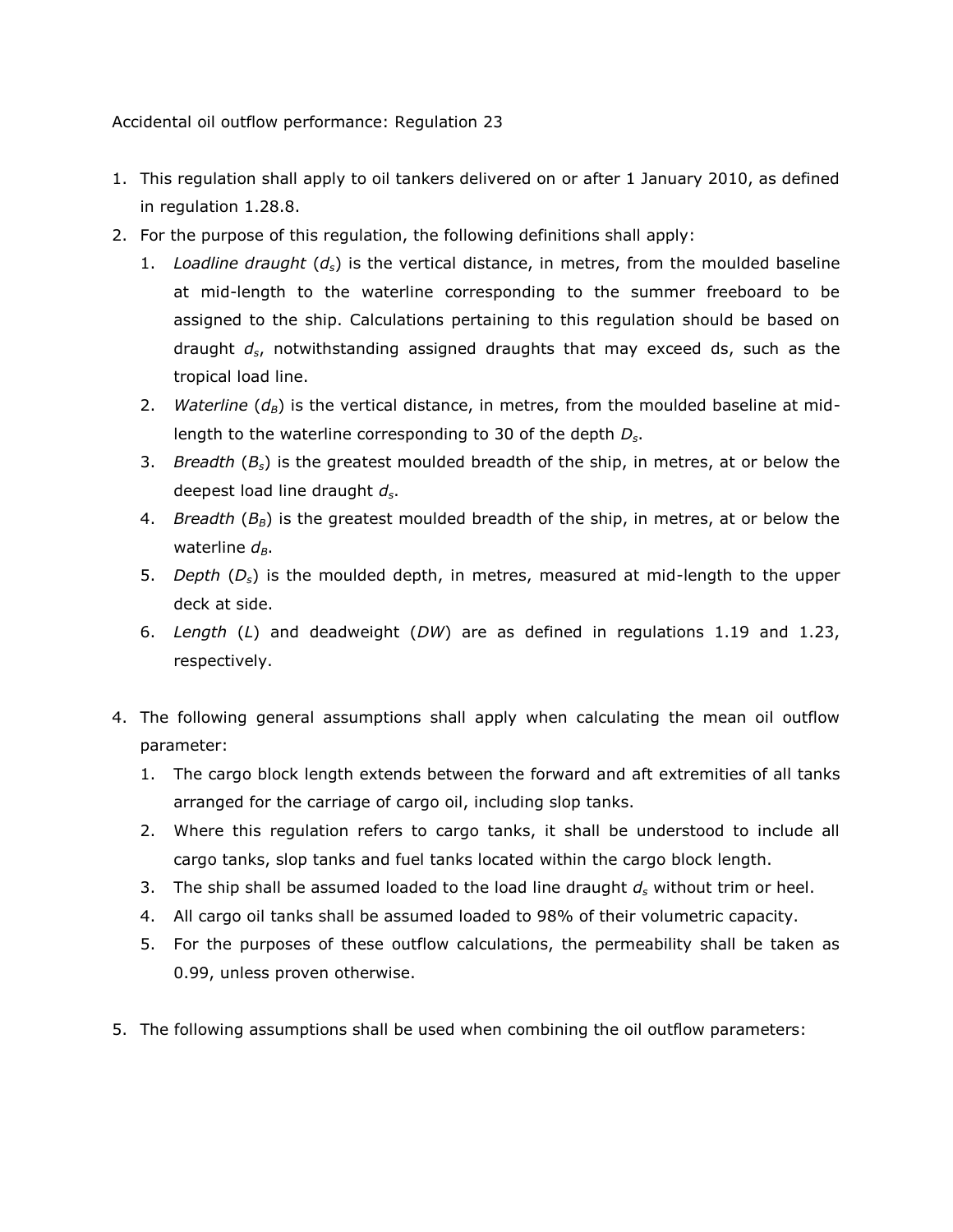1. The mean oil outflow shall be calculated independently for side damage and for bottom damage and then combined into the non-dimensional oil outflow parameter O<sub>M</sub>, as follows:

$$
O_{\rm M} \frac{0.4 \ O_{\rm Ms} + 0.6 O_{\rm MB}}{C}
$$

Where:

 $O_\text{MS}$  = mean outflow for side damage, in m<sup>3</sup>; and  $O_{MB}$  = mean outflow for bottom damage, in m<sup>3</sup>.

2. For bottom damage, independent calculations for mean outflow shall be done for 0 m and minus 2.5 m tide conditions, and then combined as follows:

$$
O_{MB} = 0.7 O_{MB(0)} + 0.3 O_{MB(2.5)}
$$

Where:

 $O_{MB(0)}$  = mean outflow for 0 m tide condition; and  $O_{MB(2.5)}$  = mean outflow for minus 2.5 m tide condition, in m<sup>3</sup>.

6. The mean outflow for side damage  $O_{MS}$  shall be calculated as follows:

$$
O_{MS} = C_3 \sum_{i}^{n} P_{s(i)} O_{s(i)}
$$
 (m<sup>3</sup>)

Where:

*i* represents each cargo tank under consideration;

*n* = total number of cargo tanks;

 $P_{s(i)}$  = the probability of penetrating cargo tank *i* from side damage

 $O_{s(i)}$  = the outflow, in m<sup>3</sup>, from side damage to cargo tank *i*, which is assumed equal to the total volume in cargo tank *i* at 98% filling, unless it is proven through the application of the Guidelines referred to in regulation 19.5 that any significant cargo volume will be retained; and

 $C_3$  = 0.77 for ships having two longitudinal bulkheads inside the cargo tanks, provided these bulkheads are continuous over the cargo block and *P*s(*i*) us developed in accordance with this regulation.  $C_3$  equals 1.0 for all other ships or when  $P_{s(i)}$  is developed in accordance with paragraph 10 of this regulation.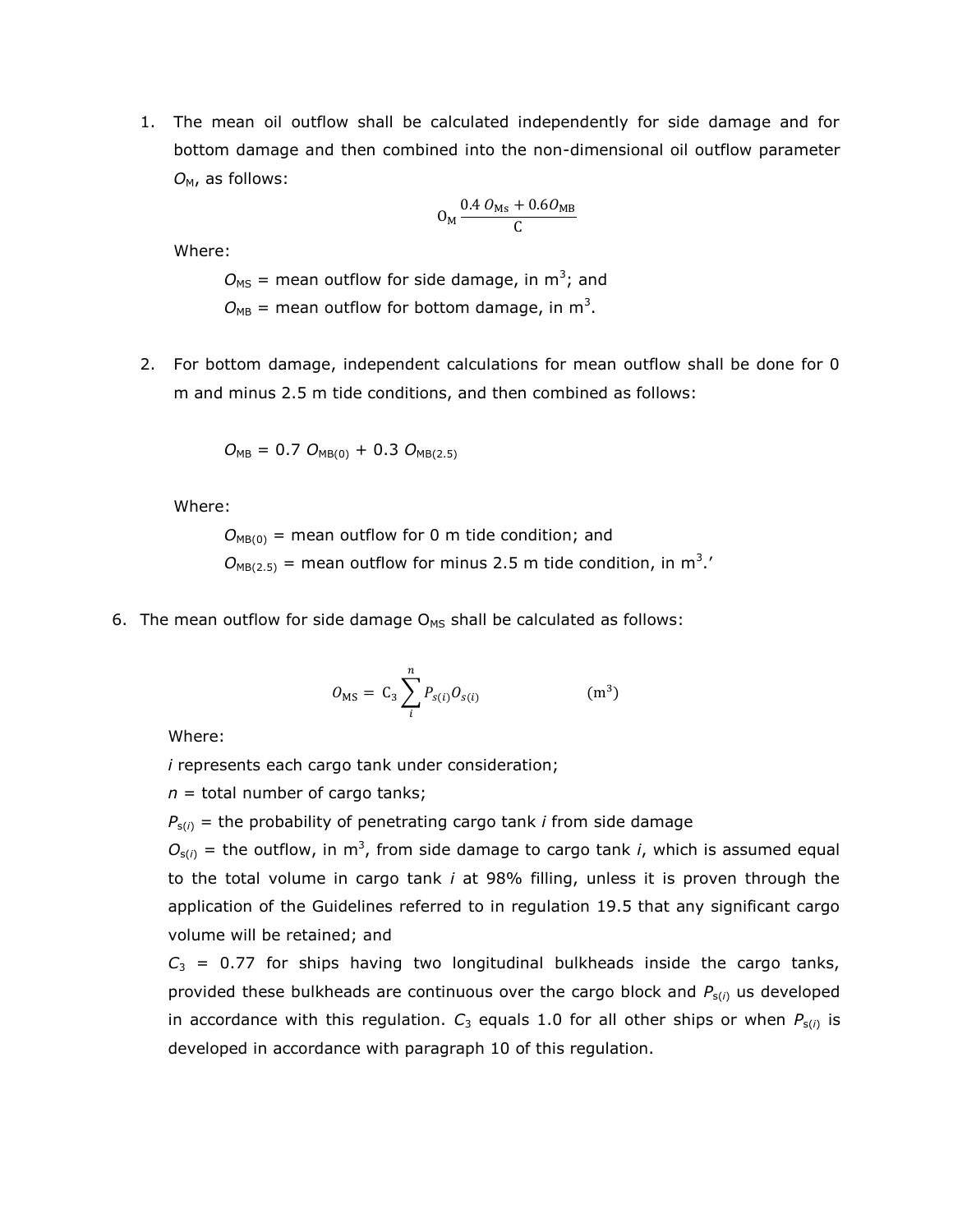- 7. The mean outflow for bottom damage shall be calculated for each tidal condition as follows:
	- 1.  $O_{MB(0)} = \sum_{i=1}^{n} P_i$  $(m<sup>3</sup>)$

Where:

*i* represents each cargo tank under consideration;

 $n =$  the total number of cargo tanks;

 $P_{B(i)}$  = the probability of penetrating cargo tank I from bottom damage, calculated in accordance with paragraph 9.1 of this regulation;

 $O_{B(i)}$  = the outflow from cargo tank I, in m<sup>3</sup>, calculated in accordance with paragraph 7.3 of this regulation; and

 $C_{DB(i)}$  = factor to account for oil capture as defined in paragraph 7.4 of this regulation

- 8. The probability  $P_S$  of breaching a compartment from side damage shall be calculated as follows:
	- 1.  $P_S = P_{SL} \bullet P_{SV} \bullet P_{ST}$

where:

 $P_{SL}$  = 1 -  $P_{Sf}$  –  $P_{Sa}$  = probability the damage will extend into the longitudinal zone bounded by  $X_a$  and  $X_f$ ;

 $P_{Sv} = 1 - P_{Su} - P_{Sl}$  = probability the damage will extend into the vertical zone bounded by  $Z_1$  and  $Z_1$ ; and

 $P_{ST}$  = 1 -  $P_{Sy}$  = probability the damage will extend transversely beyond the boundary defined by *y*.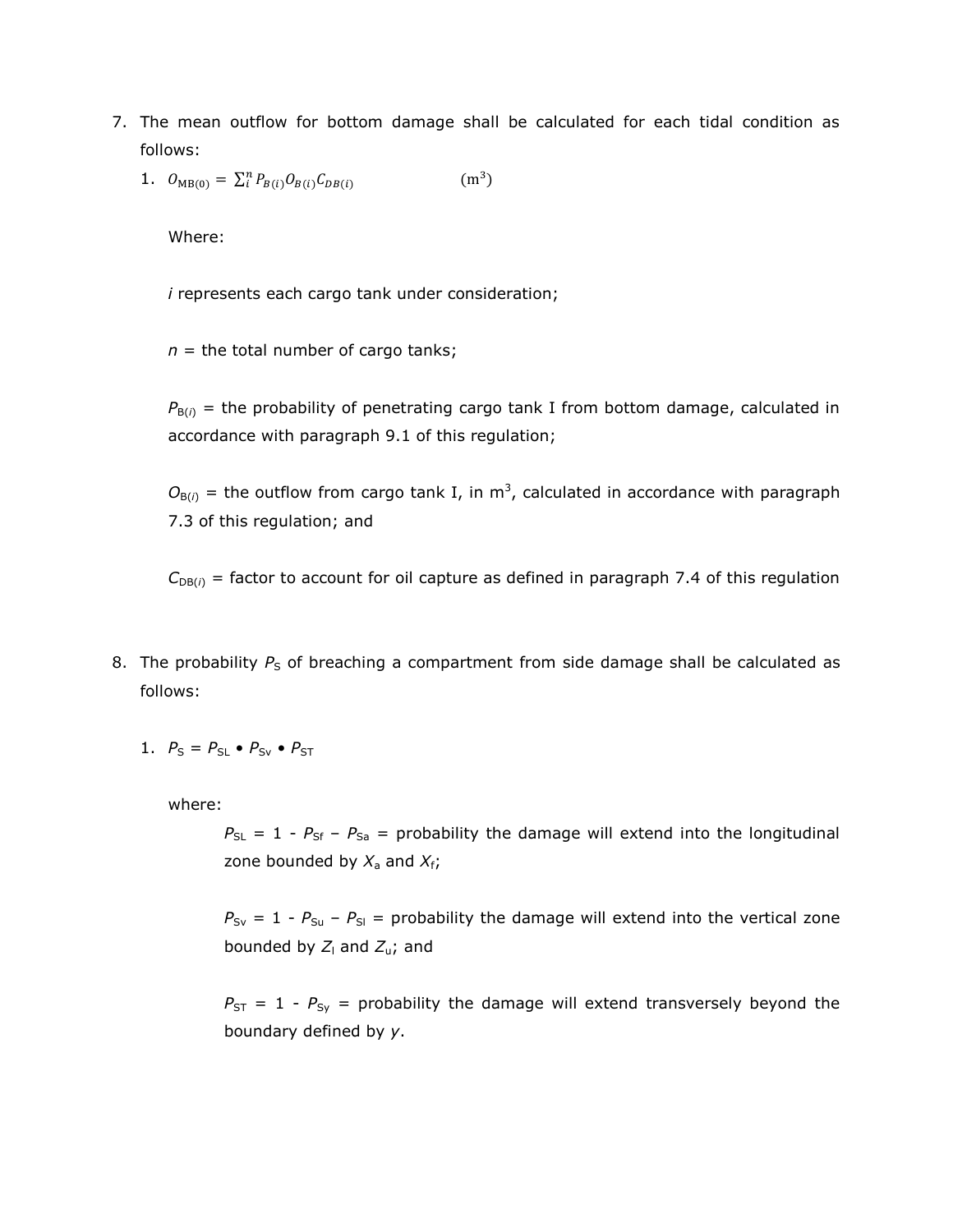2. *P<sub>Sa</sub>*, *P<sub>Sf</sub>*, *P<sub>SI</sub>*, *P<sub>Su</sub>* and *P<sub>Sy</sub>* shall be determined by linear interpolation from the tables of probabilities for side damage provided in this regulation, where:

 $P_{\text{Sa}}$  = the probability the damage will lie entirely aft of location  $\frac{\lambda a}{L}$ ;

 $P_{\text{Sf}}$  = the probability the damage will lie entirely forward of location  $\frac{df}{L}$ ;

 $P_{SI}$  = the probability the damage will lie entirely below the tank;

 $P_{Su}$  = the probability the damage will lie entirely above the tank; and

 $P_{Sy}$  = the probability the damage will lie entirely outboard of the tank.

Compartment boundaries  $X_a$ ,  $X_f$ ,  $Z_i$ ,  $Z_u$  and  $y$  shall be developed as follows:

 $X<sub>a</sub>$  = the longitudinal distance from the aft terminal of *L* to the aftmost point on the compartment being considered, in metres;

 $X_f$  = the longitudinal distance from the aft terminal of *L* to the foremost point on the compartment being considered, in metres;

 $Z_1$  = the vertical distance from the moulded baseline to the lowest point on the compartment being considered, in metres;

 $Z<sub>u</sub>$  = the vertical distance from the moulded baseline to the highest point on the compartment being considered, in metres.  $Z_u$  is not to be taken greater than  $D_s$ ; and  $y =$  the minimum horizontal distance measured at right angles to the centreline between the compartment under consideration and the side shell, in metres;

3.

| $X_a$<br>L | $P_{\text{Sa}}$ | $X_f$<br>L | $P_{\text{Sf}}$ | $\frac{Z_l}{D_s}$ | $P_{SI}$ | $Z_u$<br>$D_{S}$ | $P_{Su}$ |
|------------|-----------------|------------|-----------------|-------------------|----------|------------------|----------|
| 0.00       | 0.000           | 0.00       | 0.967           | 0.00              | 0.000    | 0.00             | 0.968    |
| 0.05       | 0.023           | 0.05       | 0.917           | 0.05              | 0.000    | 0.05             | 0.952    |
| 0.10       | 0.068           | 0.10       | 0.867           | 0.10              | 0.001    | 0.10             | 0.931    |
| 0.15       | 0.117           | 0.15       | 0.817           | 0.15              | 0.003    | 0.15             | 0.905    |
| 0.20       | 0.167           | 0.20       | 0.767           | 0.20              | 0.007    | 0.20             | 0.873    |
| 0.25       | 0.217           | 0.25       | 0.717           | 0.25              | 0.013    | 0.25             | 0.836    |
| 0.30       | 0.267           | 0.30       | 0.667           | 0.30              | 0.021    | 0.30             | 0.789    |
| 0.35       | 0.317           | 0.35       | 0.617           | 0.35              | 0.034    | 0.35             | 0.733    |
| 0.40       | 0.367           | 0.40       | 0.567           | 0.40              | 0.055    | 0.40             | 0.670    |
| 0.45       | 0.417           | 0.45       | 0.517           | 0.45              | 0.085    | 0.45             | 0.599    |
| 0.50       | 0.467           | 0.50       | 0.467           | 0.50              | 0.123    | 0.50             | 0.525    |
|            |                 |            |                 |                   |          |                  |          |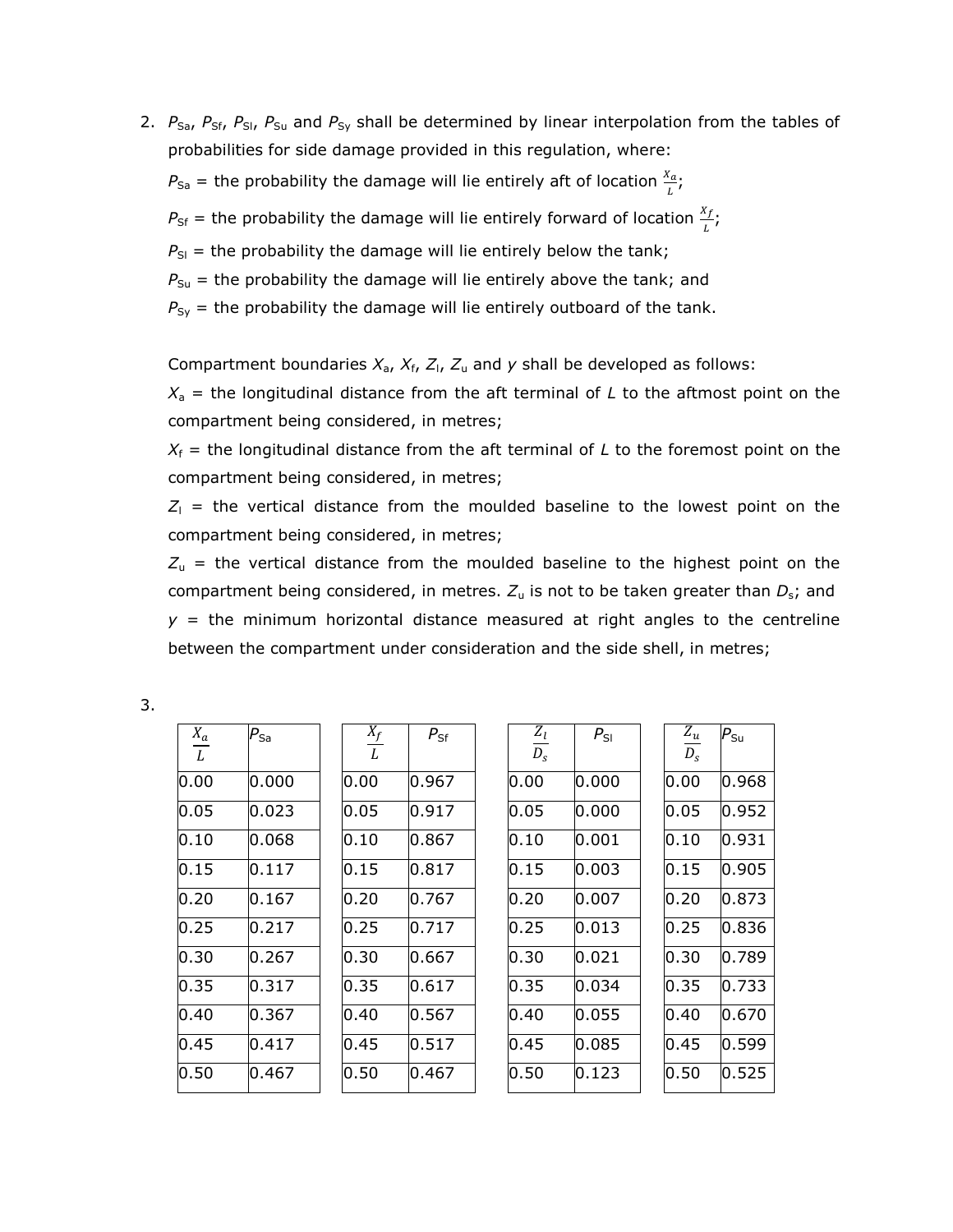| 0.55 | 0.517 | 0.55 | 0.417 | 0.55 | 0.172 | 0.55 | 0.452 |
|------|-------|------|-------|------|-------|------|-------|
| 0.60 | 0.567 | 0.60 | 0.367 | 0.60 | 0.226 | 0.60 | 0.383 |
| 0.65 | 0.617 | 0.65 | 0.317 | 0.65 | 0.285 | 0.65 | 0.317 |
| 0.70 | 0.667 | 0.70 | 0.267 | 0.70 | 0.347 | 0.70 | 0.255 |
| 0.75 | 0.717 | 0.75 | 0.217 | 0.75 | 0.413 | 0.75 | 0.197 |
| 0.80 | 0.767 | 0.80 | 0.167 | 0.80 | 0.482 | 0.80 | 0.143 |
| 0.85 | 0.817 | 0.85 | 0.117 | 0.85 | 0.553 | 0.85 | 0.092 |
| 0.90 | 0.867 | 0.90 | 0.068 | 0.90 | 0.626 | 0.90 | 0.046 |
| 0.95 | 0.917 | 0.95 | 0.023 | 0.95 | 0.700 | 0.95 | 0.013 |
| 1.00 | 0.967 | 1.00 | 0.000 | 1.00 | 0.775 | 1.00 | 0.000 |

9. The probability  $P_B$  of breaching a compartment from bottom damage shall be calculated as follows:

1.  $P_{B} = P_{BL}P_{BT}P_{BY}$ 

Where

 $P_{BL}$  = 1 -  $P_{Bf}$  -  $P_{Ba}$  = probability the damage will extend into the longitudinal zone bounded by  $X_a$  and  $X_f$ ;

 $P_{\text{BT}} = 1 - P_{\text{Bp}} - P_{\text{Bs}} =$  probability the damage will extend into the transverse zone bounded by *Y*<sup>p</sup> and *Y*s; and

 $P_{\text{BV}} = 1 - P_{\text{Bz}}$  = probability the damage will extend vertically above the boundary defined by z.

2.  $P_{Ba}$ ,  $P_{Bf}$ ,  $P_{Bp}$ ,  $P_{Bs}$ , and  $P_{Bz}$  shall be determined by linear interpolation from the tables of probabilities for bottom damage provided in paragraph 9.3 of this regulation, where:

 $P_{\text{Ba}}$  = the probability the damage will lie entirely aft of location  $\frac{\lambda a}{L}$ ,

 $P_{\text{Bf}}$  = the probability the damage will lie entirely forward of location  $X_{\text{f}}/L$ ;

 $P_{\text{Bp}}$  = the probability the damage will lie entirely to port of the tank;

 $P_{\text{Bs}}$  = the probability the damage will lie entirely to starboard of the tank; and

 $P_{Bz}$  = the probability the damage will lie entirely below the tank.

Compartment boundaries  $X_a$ ,  $X_f$ ,  $Y_p$ ,  $Y_s$ , and *z* shall be developed as follows:

 $X_a$  and  $X_f$  are as defined in paragraph 8.2 of this regulation;

*Y*<sup>p</sup> = the transverse distance from the port-most point on the compartment located at or below the waterline  $d_{\text{B}}$ , to a vertical plane located  $B_{\text{B}}/2$  to starboard of the ship's centreline, in metres;